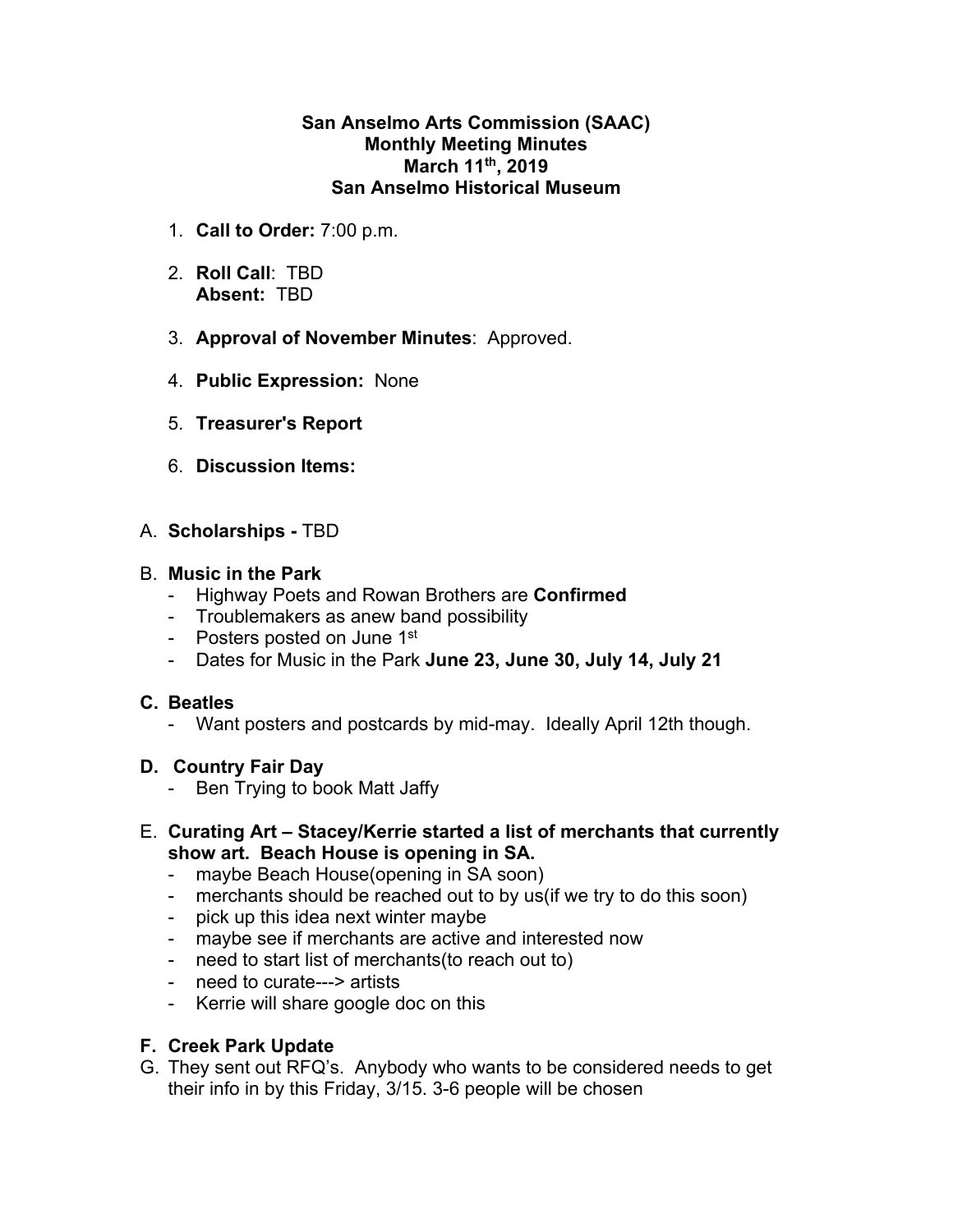- Big fundraising effort will need to be/ will be going on
- Contest morphed--->now participation (Lots of kids)
- Creekside Advisory Committee meets to discuss this (Kerrie is a member). Reimaginecreekpark.com

#### - **H. Social Media Goas/Guidelines**

- Maybe do countdown to Beatles and music in the park on social media once we get graphics
- keep using hashtags
- still gaining followers and activity on Instagram and Facebook
- Need to be more active on Nextdoor

## **I. Website Recap**

- update featured artist on the first of each month
- maybe have "Arts and Culture" calendar**.** Calendar with links to all sorts of events and LINKS to other events and calendars**.** Click on name of art title, may take person to the art titles calendar. Also including a blurb on the art titles important info. Links are allowed, copy and pasting others content is not
- Link to "Marin Learn"
- Links to provide artists resources
- Link to "College of Marin"--->put link to their art program
- "Marin Community Foundation"--->put link to their scholarship
- "SF Philanthropic"----->gives large grants
- put artists and their links on to website
- update "Our Friends" on website
- Barbara and Ben can take on the written ideas above
- potential past artists down from featured artists on "Featured Artists" page. Preferably this role can be taken on by another commissioner
- "Contact Us" page should include a collage of our most successful events
- put "Arts of SA" events on website?
- "Snapshot of the Summer" box with summer events very visible and easy to find on website**.** Flyer on JPEG to put on website

# **J. TBD Creek Park Movies/Banner Sign**

- NOT conflicting with Beatles Night
- They are happy to give us a table and other ways to promote Beatles Night
- Maybe do a joint postcard
- Maybe get people more engaged through minor activities like Chalk, etc.
- They are looking for sponsors

# **K. Economic Development Committee/Chamber of Commerce Update**

- a) See item J above
- **L. Remainder of Year Events Assign Leads**